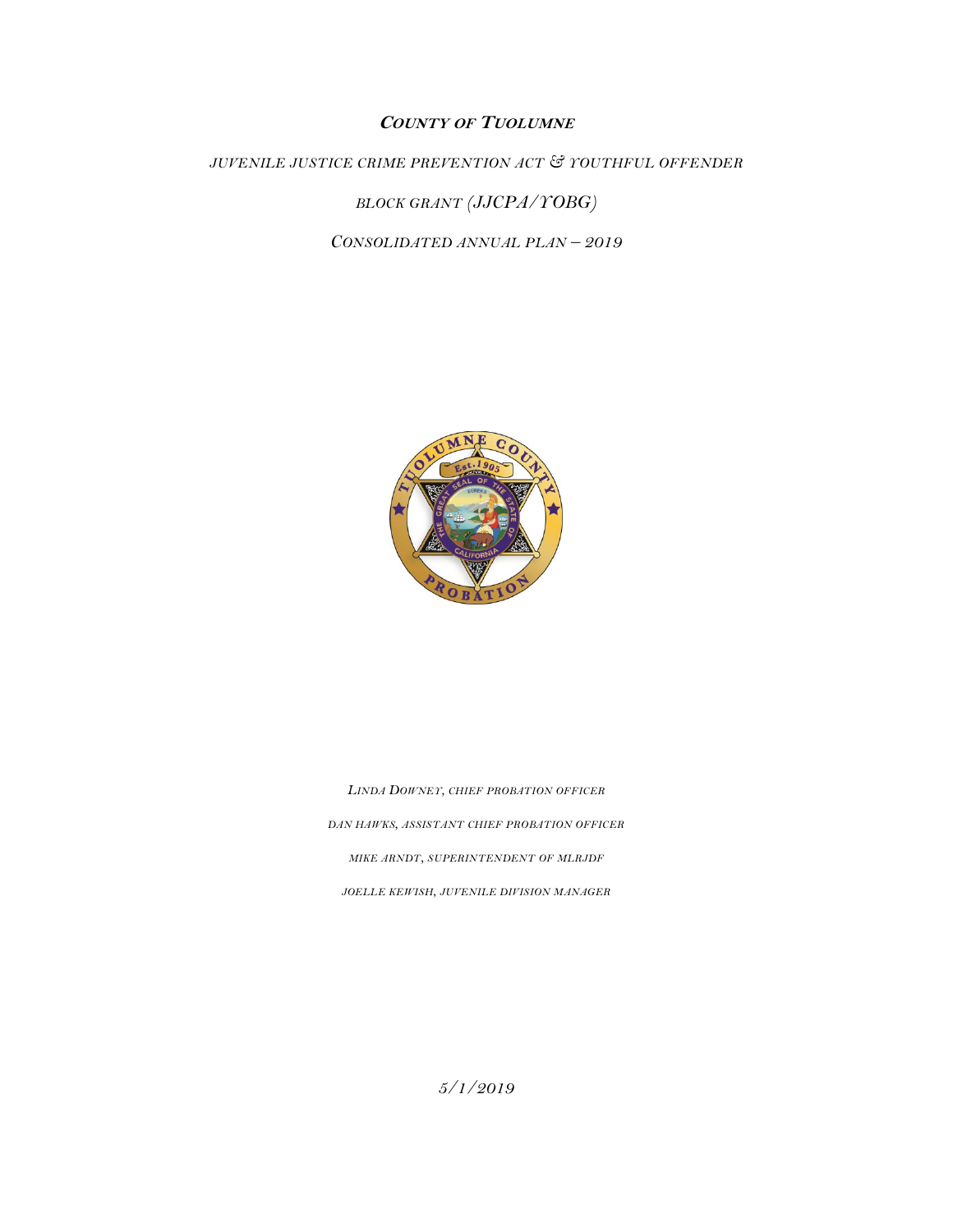# **CONTENTS**

| A.        |                                              |
|-----------|----------------------------------------------|
|           | a.                                           |
|           | b.                                           |
|           | $\mathbf{c}$ .                               |
|           | d.                                           |
|           | e.                                           |
|           | f.                                           |
|           | g.                                           |
|           | h.                                           |
| <b>B.</b> |                                              |
| $C$ .     |                                              |
| D.        |                                              |
| Ε.        |                                              |
| F.        |                                              |
| G.        |                                              |
| H.        |                                              |
| I.        | Tuolumne County Juvenile Justice Strategy 15 |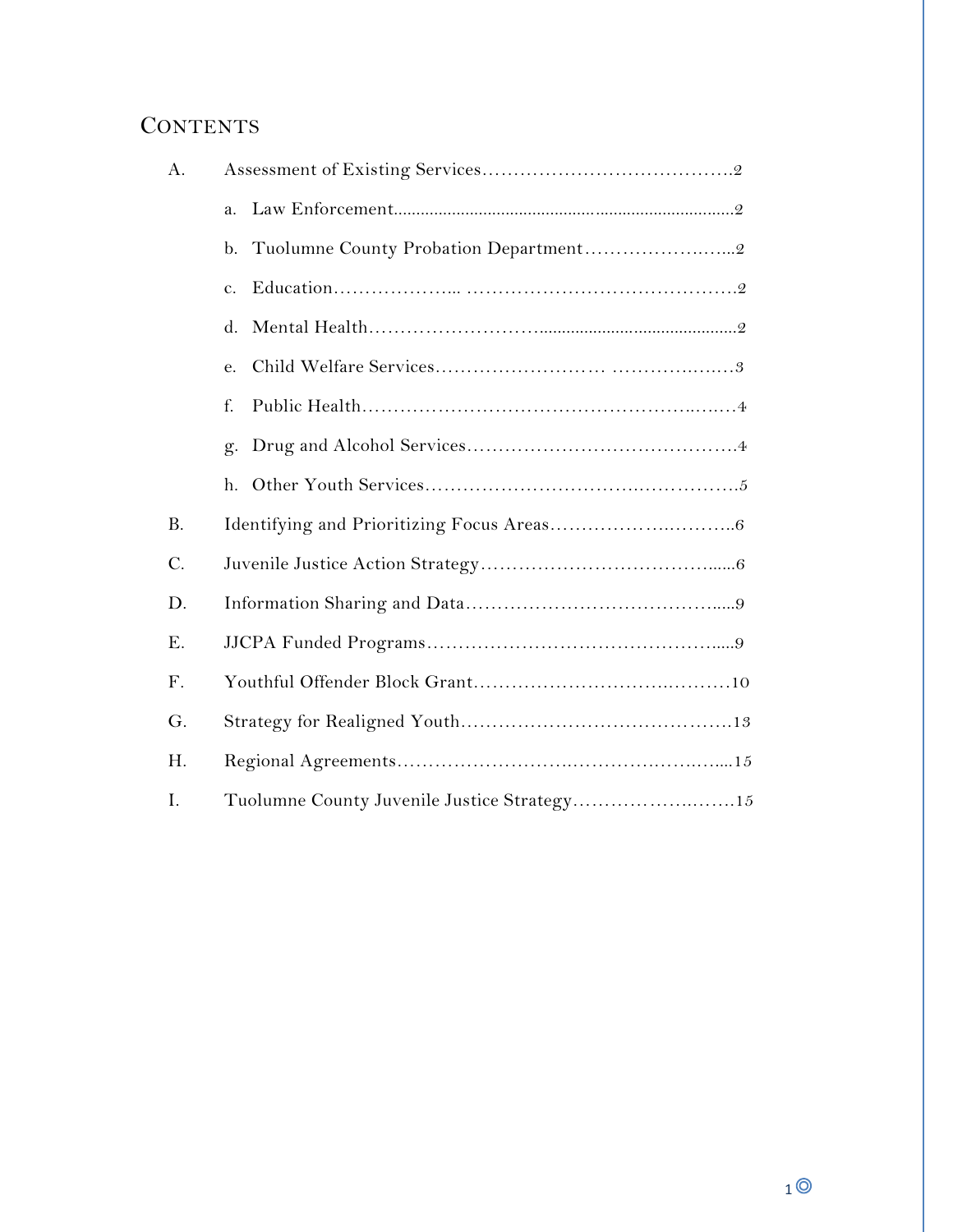## Assessment of Existing Services

- a) **Law Enforcement** Local law enforcement agencies investigate juvenile law offenses and submit new referrals regarding all juvenile matters to the juvenile probation division. Probation staff on occasion will consult with law enforcement officers regarding alleged crimes committed by juveniles typically on school campuses in the area. Additionally, probation staff participates on a Kid's Interview Team (KIT) Steering Committee where sex crimes against children are staffed regarding progress of the case and to determine the best course of action. The committee consists of representatives from the District Attorney's Office, Child Welfare Services, the Probation Department, Behavioral Health, Sonora Police Department, and Tuolumne County Sheriff's Department. When a juvenile is suspected to be the perpetrator of a sex crime against a child, probation staff is present during forensic interviews of victims.
- b. **Tuolumne County Probation Department** Details regarding the daily intricacies of the probation officers' activities and services provided are detailed throughout the body of this report.
- c. **Education** Probation staff work very closely with the local educational systems. Probation staff attends Individualized Education Program (IEP) meetings, Behavioral Intervention Plan (BIP) meetings, 504 meetings, Manifestation Hearings, and parent/teacher conferences, when appropriate, for probation youth. Probation staff visit school campuses regularly, and maintain solid communication with educational staff and administrators regarding the activities (both positive and negative) of probation youth. Probation officers sit on the School Attendance Review Board (SARB) and take a supportive role, along with representatives from community based organizations, for Tuolumne County families and children who struggle with truancy issues.
- d. **Mental Health** The juvenile division currently has one .8 FTE Licensed Clinical Social Worker (LCSW)/Behavioral Health Clinician who provides therapeutic services to both in custody and out of custody youth. Sometimes, probation youth are referred to the Behavioral Health Department for individual and/or group counseling services. Some probation youth nearing the age of majority have been referred to the Full Service Partnership (FSP) for services. This program is designed to stabilize youth in need of comprehensive community-based mental health services, are at risk of homelessness due to lack of natural supports, and experience mental health challenges. FSP can also be accessed for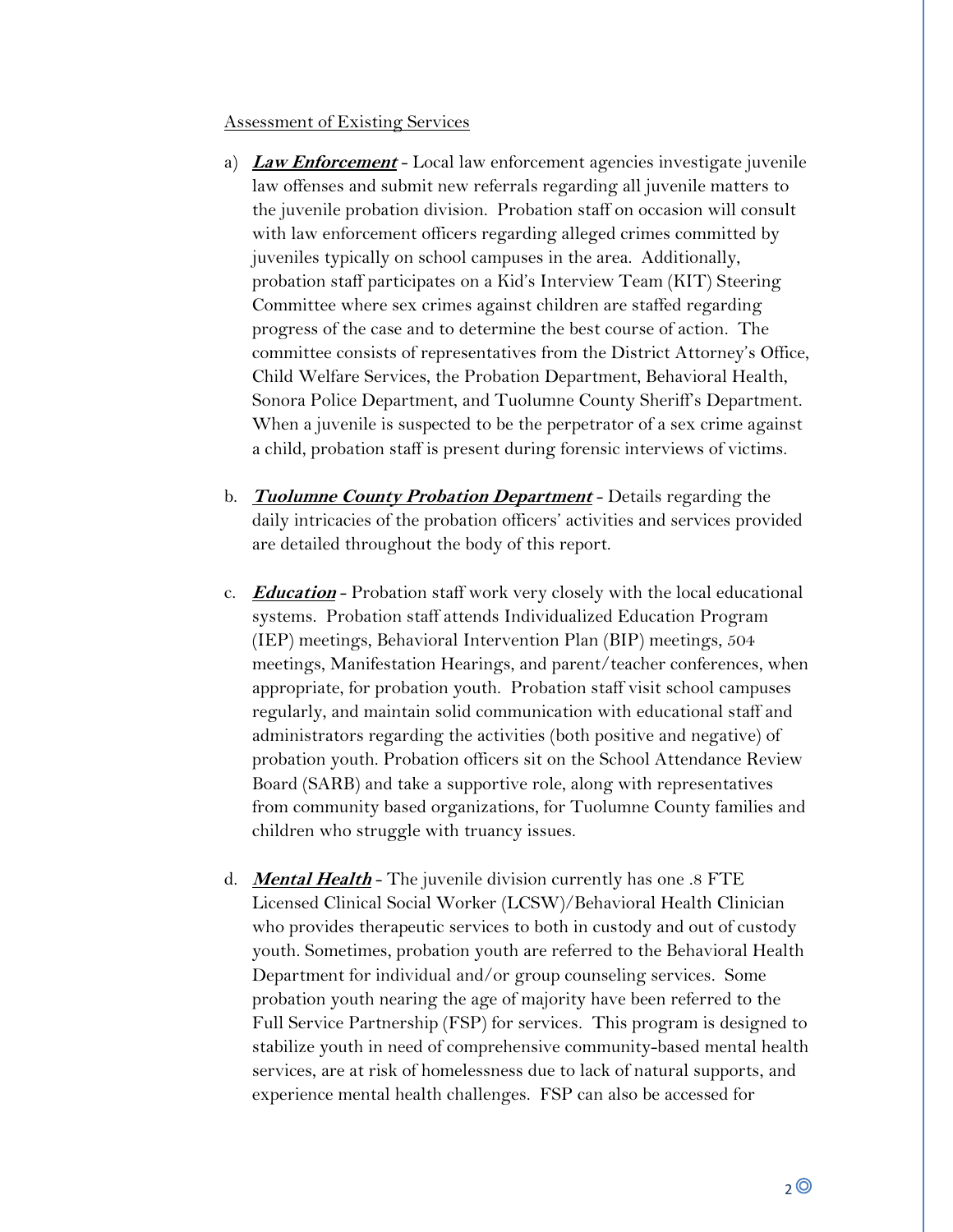younger youth with significant mental health challenges which are negatively impacting their functioning and development.

e. **Child Welfare Services** - The Probation Department works closely with the Child Welfare Services (CWS) agency and the Department of Social Services (DSS) in a variety of ways. The Probation Department and Resource Family Approval (RFA) unit work collaboratively to ensure Wards of the Juvenile Court in need of out of home placement are placed/matched with a supportive caregiver, committed to providing opportunities for enrichment and focused on creating a lifelong relationship.

When a family has been identified as a potential placement for a Ward, probation staff refers the family to the RFA unit to initiate the approval process. RFA staff comes alongside the family, frequently contacting and coaching them through the complex approval process. Placement prior to approval is also explored, when appropriate.

When no matched family has been identified, the RFA unit assists probation staff in placement matching with local existing resource families or licensed foster parents. Written reports, comprised of the family's social history as well as a list of placement considerations, can be provided to the Probation Department for further consideration.

Tuolumne County was an early implementer of the Quality Parenting Initiative (QPI). Under the QPI model, the Licensing/Resource Family Approval unit has worked collaboratively with the Probation Department to ensure expectations for excellence in parenting are met prior to placement. Agency staff also strives to achieve excellence in case management as defined through the QPI implementation process. Staff from both agencies work collaboratively to provide additional support to caregivers to maintain placement, where needed. The agencies engage in team meetings, as well as meet together with caregivers to discuss specific concerns, discuss funding options, offer additional education opportunities, complete referrals to local resources, and, when eligible, connect the youth with the Independent Living Program (ILP). RFA staff also participates in Child and Family Team (CFT) meetings when appropriate. Probation staff works with a CFT facilitator to arrange CFT's for both placement youth and probation youth at risk of removal from the home. Probation staff is part of the team at CFT meetings and provide support, reinforcement of positive behaviors, information as to the youth's progress on probation, and suggestions for improving behaviors in the home, in the community, and at school, resource referral,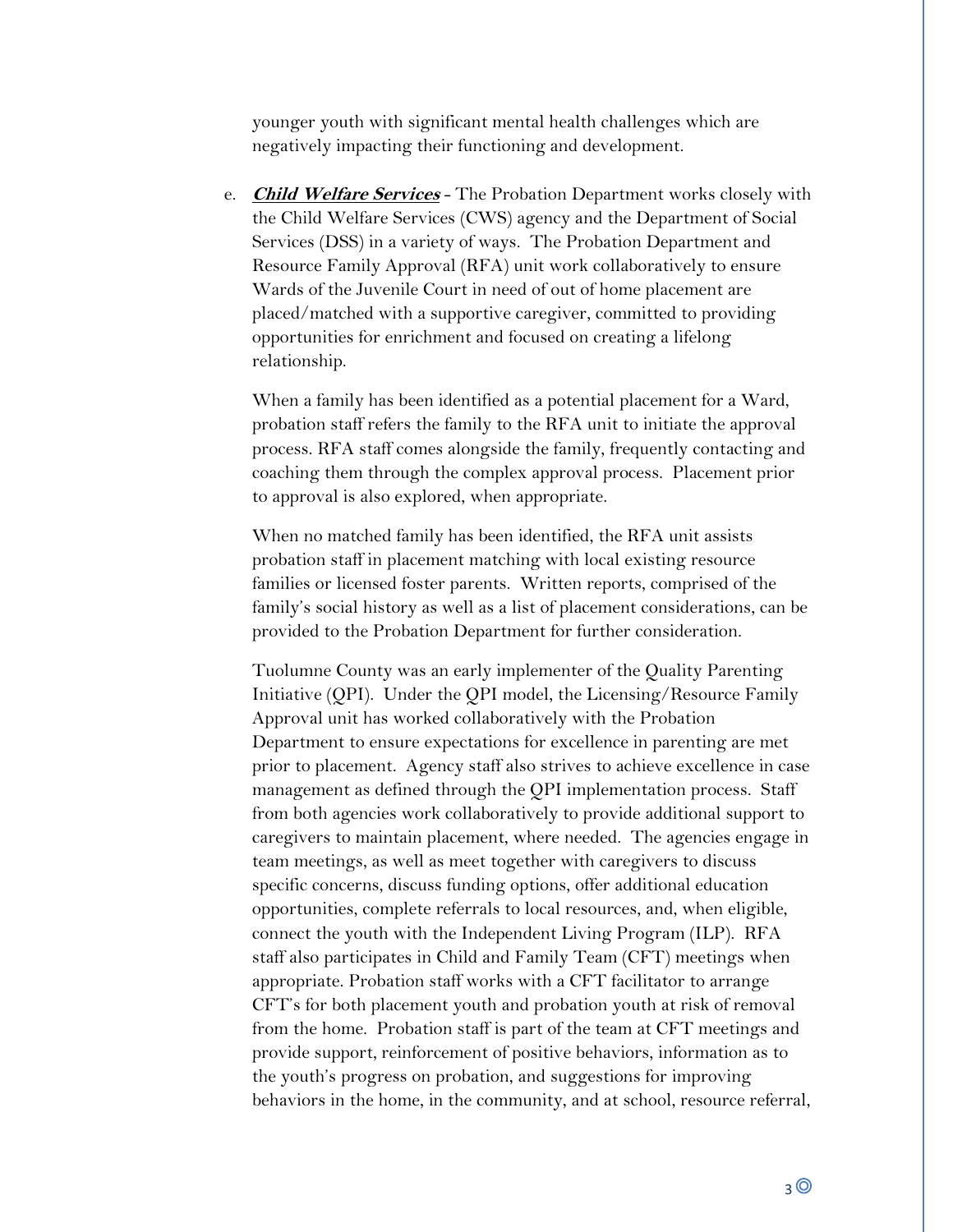placement options, etc. Probation staff also collaborates with Social Workers and CWS administration regarding dual status cases.

- f. **Public Health** Probation placement workers consult with the Public Health Nurse to synchronize information necessary for Health and Education Passports for foster youth. Additionally, non-placement youth have been referred to the Public Health Department for smoking cessation online programs to educate and prevent tobacco use. Pregnant youth are also referred to the department for pre-natal services.
- g. **Drug and Alcohol Services** Youth affected by substance abuse issues are referred to the Behavioral Health Department for services. This population typically includes current Wards of the Juvenile Court (or some other type of probation involvement), referrals from Traffic Court (for various marijuana citations falling under the provisions of the Prop. 64 cannabis initiative) self-referred youth (often by parents in need of assistance for their child), or those referred to the Probation Department by school staff. Wards of the Juvenile Court struggling with this issue are referred for intake at Behavioral Health and typically participate in an Early Tools and Recovery Intervention Program facilitated by a Recovery Counselor. Some wards with significant drug addiction issues have participated in an out of county residential treatment program, with the assistance of the Full Service Partnership Program (FSP), supported by the Behavioral Health Department. Traffic Court youth are also referred to the Behavioral Health Department for an opportunity to complete Court Ordered drug education hours. Concerned parents, whose child has not yet risen to the level of law enforcement involvement, may contact probation staff requesting resources specifically to address substance use by their child. Those families are referred to the Behavioral Health Department and Probation Officers typically staff the referral with the Recovery Counselor. Educators and school administrators make referrals to the Probation Department (acting as a liaison between the schools and the Behavioral Health Department), when they are concerned about a student with suspected or documented substance use disorder. Probation Officers will contact the family and meet with the parent(s) and child to gather information and referral documents which are later sent to Behavioral Health staff for processing enrollment for participation in the Adolescent Drug and Alcohol Brief Intervention Program.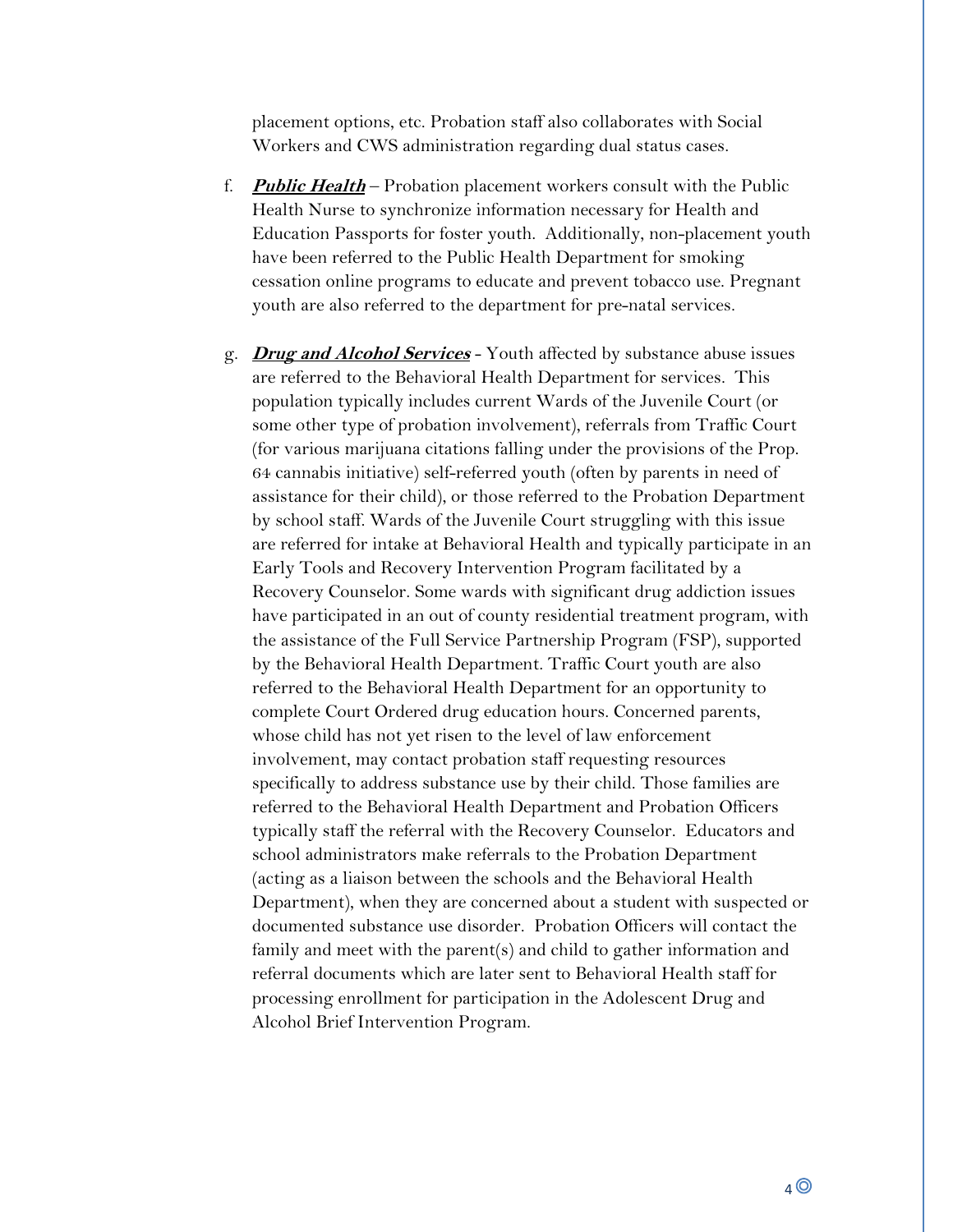- h. **Other Youth Services** Youth services and resources that specifically target at-risk juveniles, juvenile offenders, and their families are encompassed in a variety of programs that the Probation Department has provided as well as collaborated with and referred to community based service providers. Those services are listed below and include, but are not limited to, the following:
	- ❖ **Infant/Child Enrichment Services (ICES)** Provides multiple services to the community and, specific to probation youth and families in the Raising Healthy Families (RHF) program, in which ICES staff provides inhome parent education, and parent/teen group programming to increase stability within the home and strengthen the relationship between parent/child, and other members of the family.
	- ❖ **Center for a Non Violent Community (CNVC)** Provides domestic violence services and teen/youth resources for teen/dating violence and/or sexual violence.
	- ❖ **Tuolumne County District Attorney's Office Victim/Witness Division** The Probation Department works with Victim/Witness advocates collaboratively with youth and families who have been victims of crime.
	- ❖ **Amador/Tuolumne Community Action Agency (ATCAA)** Have provided interventions to probation youth in the form of financial literacy courses, Casey Life Skills surveys, and ATCAA staff has co-facilitated both Boys Council/Girls Circle group programming specifically for probation youth.
	- ❖ **Mother Lode Job Training** Provides assistance for youth in the preparation of entering the work force such as interview skills development, resume building, and local job opportunities.
	- ❖ **TeenWorks Mentoring Program** Provides mentors for at risk youth and offer positive role modeling and provision of a positive, supportive and appropriate adult for struggling youth.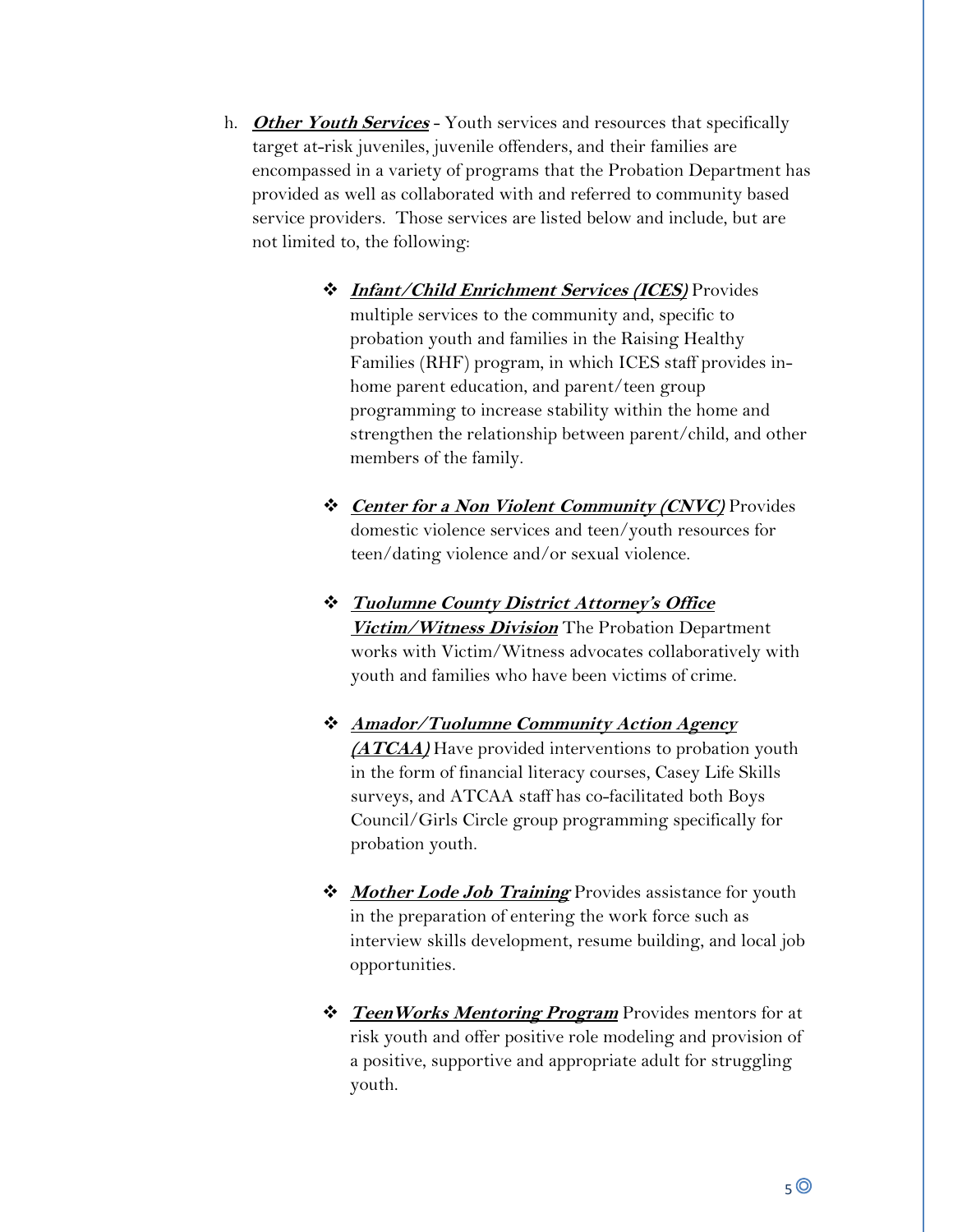Probation staff also works collaboratively with the Me-Wuk Indian tribe and native youth who come to the attention of the Juvenile Court. The tribal Social Worker and assigned probation officer coordinate services and conduct home/group home visits together for native youth who require out of home placement.

#### **B. Identifying and Prioritizing Focus Areas**

A snapshot of current active caseloads within the juvenile division, for youth in various types of probation stages such as intake, informal, DEJ, Wardship, reveals a majority of youth who have committed offenses reside in the incorporated city of Sonora. The next highest concentration of youthful offenders resides in the Jamestown area, followed by Tuolumne City and Twain Harte areas. Population Demographics for Sonora, California in 2018, is 4,903; Jamestown, 3,433; Tuolumne City, 1,779; and Twain Harte, 2,226. Although there are no specific data relating to juvenile crime on or around any specific school campus or site, most offenses being generated in these areas involve vandalism of school property, assault on staff/students, and possession of marijuana on school campus. The most common local businesses affected by theft involving juveniles are Walmart, Grocery Outlet, Rite Aid, Cost-U-Less, and Savemart. Many of the referrals received by the Probation Department regarding theft from stores involve the theft of alcohol and miscellaneous food items.

#### **C. Juvenile Justice Action Strategy**

Upon a minor's first referral to the Probation Department by a law enforcement agency that did not result in an arrest, contact is made with the parent and a meeting takes place where the minor and parent are interviewed and information about the family is gathered. Depending on the offense, a variety of responses are available to intake staff to address the law violation. Informal probation pursuant to Section 654 W&I is offered for first time, "low level" offenders who are required to meet with their probation officer one time monthly for up to six months, complete community service, among a variety of other terms and conditions of probation such as curfew and attending school regularly. Informal probation pursuant to Section 654.2 W&I (Court ordered six month term of informal program) is rarely used in Tuolumne County but is an option. This type of probation is comparable in terms of consequences and conditions of supervision to 654 W&I. A risk assessment is completed for all youth rising to the level of Court intervention. Informal probation pursuant to Section 725(a) W&I is a recommended consequence for "low level" offenders who otherwise qualify for the program (progressing appropriately in school, currently being safely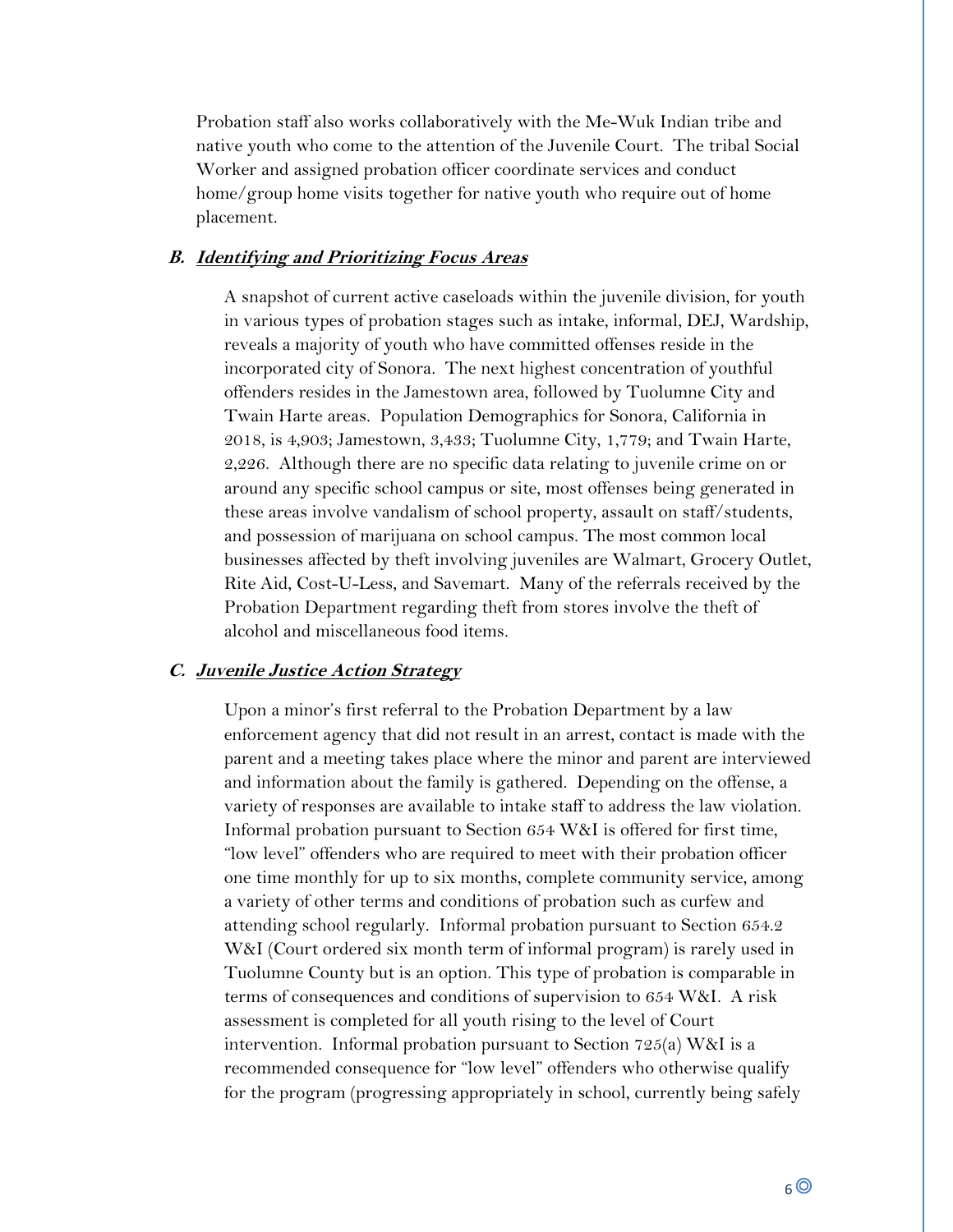maintained in the home with positive parental support, minimal history of delinquency, etc.). Consequences for this type of probation typically include six months of supervised probation, community service, a Restitution Fine, among other terms and conditions of probation such as drug testing, meeting with their probation officer as directed, counseling, attending school regularly, curfew, etc. The Deferred Entry of Judgment (DEJ) program is offered to those youth who are found eligible and suitable under the provisions of Section 790 W&I, and those youth who are granted DEJ are required to abide by terms and conditions as specified in Section 794 W&I. Wardship pursuant to Section 725(b) W&I (formal probation) is recommended for those youth involved in more significant levels of crime, youth ineligible for informal probation or DEJ, youth who are at increased levels of risk of further involvement in the delinquency system, or who are at risk of out of home placement. Terms and conditions are specific to offender behavior and may include participation in the Juvenile Work Program (JWP), a supervised program involving project based work so participants can "give back" to the community. For example, JWP coordinators sometimes organize special projects with staff from New Melones Lake to clear trails and participate in community clean up days. Other terms and conditions of probation may include but not be limited to the following: therapeutic intervention and/or group programming, drug testing and search clauses, limitations on ability to operate a motor vehicle (depending on offense), Restitution or Victim Restitution if appropriate, reporting requirements, curfew, and more intensive educational oversight and involvement on behalf of the supervising probation officer.

When a youth is arrested in the field by a law enforcement officers and it is determined the minor's offense warrants detention, that youth is processed through the Mother Lode Regional Juvenile Detention Facility (MLRJDF) and upon a filing by the District Attorney's office, Court proceedings occur within the statutory time lines as specified in Section 632 W&I. Outcomes for youth who require detention typically involve a recommendation of Wardship as by nature of rising to the level of detention indicate a higher risk circumstance. Should a minor require a juvenile hall commitment, they are subject to multiple treatment interventions throughout their stay including, but not limited to, to following: drug/sex education; educational services including library and tutoring services through Gold Ridge Educational Center; medical/dental/psychiatric services; and evidenced based programming such as Boys Council, Girls Circle, Cognitive Behavioral Therapy, Aggression Replacement Training, and Interactive Journaling. Youth also have the ability to participate in religious services, and other interactive group activities.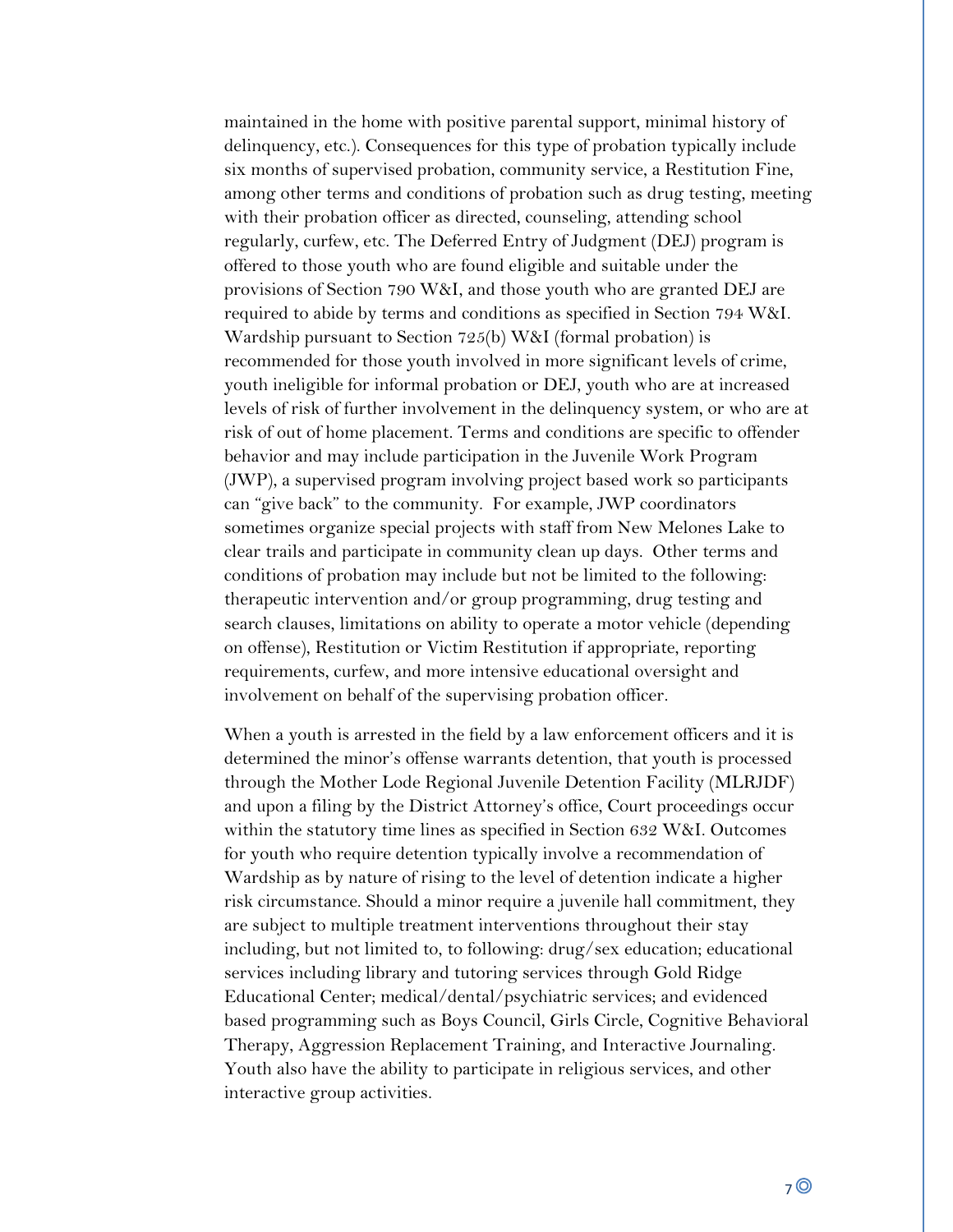While supervised on formal probation, youth are responsible for abiding by detailed terms and conditions of probation based on the specifics of the offense and other information collected during the intake process (selfdisclosed substance abuse by the minor, for example). Additionally, a case plan is developed in collaboration with the parent(s) and their child based on the specific identified needs of the child and family. After adjudication, the youth and parent(s) are required to meet with the assigned probation officer for reporting instructions and review of the terms and conditions of probation and case plan objectives. It should be noted the case plan is typically developed with the family and child during the intake process and immediately following the Dispositional Hearing, the case plan is reviewed and signed by the parent(s) and child. Within thirty days of Disposition, a National Council on Crime and Delinquency's Juvenile Assessment and Intervention System (JAIS) is completed with the minor. Results of the assessment are gender-specific and incorporate a risk assessment and strength and needs assessment. The completed JAIS assessment guides case management strategies and alerts supervision probation officers to behaviors, attitudes, and problems they may encounter with a specific youth. A revised case plan may be completed with a youth if needs are identified that are different from the original case plan.

Should a minor fail to engage in services to meet case plan goals and/or fail to abide by the terms and conditions of probation, further sanctions are considered. In determining responses to a minor's non-compliance, risk level, static and dynamic risk factors, criminogenic needs, and stabilizing or destabilizing factors are considered. In response to non-compliance, attempts are made to individualize the sanction, taking into consideration prior successes, and recommending a consequence that is proportional to the violation and/or success. For behaviors such as curfew violation, being disrespectful to a parent/guardian, or failure to maintain consistent school attendance, responses such as verbal reprimands, warnings and review of probation conditions, family meetings, or increased reporting requirements, are typically implemented. For behaviors such as failure or refusal to submit to drug testing, failure to abstain from the use of illegal substances (i.e., positive urine analysis tests), excessive absences from school, or willful failure to report to the supervising probation officer, may result in further Court intervention and recommended consequences such as increased drug testing/searching, increased reporting, or referrals to additional rehabilitative programming. Behaviors such as new felony/misdemeanor crimes, continuous violations of probation with no response to interventions, or absconding from the Court's Jurisdiction may result in a unitary Petition being filed with the Court, juvenile hall commitments, a commitment to an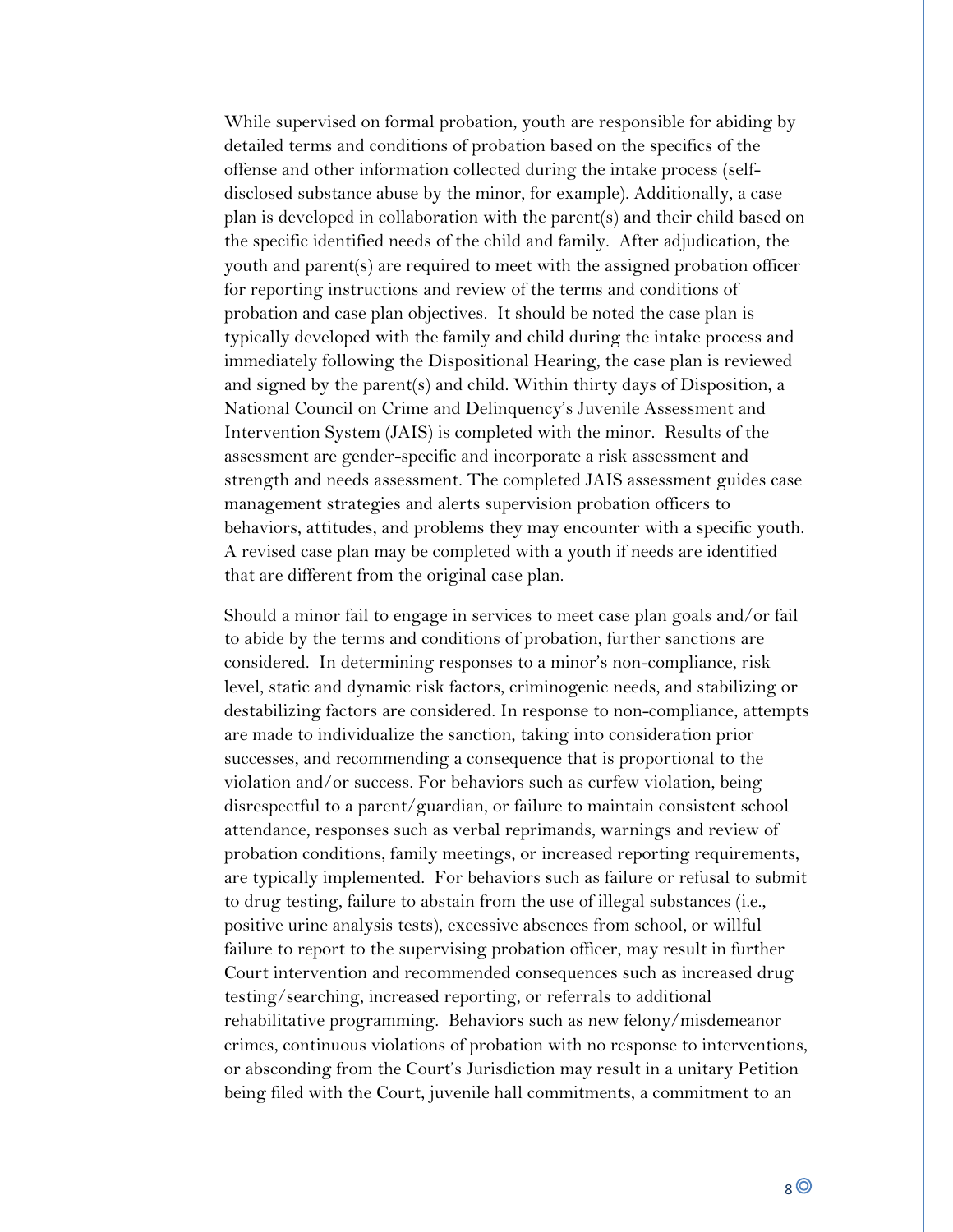outside juvenile facility such as the Department of Juvenile Justice, or out of home placement.

Some youth rise to the level of out of home placement. The Probation Department and the Child Welfare agency have been working together on the implementation of the Continuum of Care Reform (CCR) and the Chief Probation Officer and Juvenile Division Manager sit on the Interagency Placement Committee (IPC), along with administrators from the Behavioral Health Department, County Schools Office, Child Welfare Services, and the Me-Wuk Indian Tribe, and provide oversight and review/approve placement into Short-Term Residential Therapeutic Programs (STRTP). The Tuolumne County Probation Department historically has had relatively few Wards in group home or other out of home placements at any given time.

Should a family struggle with maintaining their child appropriately in the home either due to the child's behavior or child welfare issues present within the home, Child and Family Team (CFT) meetings are held with the specific intent of troubleshooting barriers that may exist to keeping the youth in the home, and identifying support systems to assist in preserving the child's place in the home. Should child welfare issues become prevalent or behaviors are such that out of home care is unavoidable, CFT's take place regularly in accordance with state mandated time lines and county specific protocol. Currently, probation staff makes referrals to a CFT facilitator from CWS/DSS, who arranges and facilitates the meeting, with the assigned probation officer playing a critical guiding role in the CFT process.

# **D. Information Sharing and Data**

The Probation Department's case management system integrates information sharing and data between the Juvenile/Adult Units, and the Juvenile Hall. Currently, there is no system in place to share data among all criminal justice partners including law enforcement, the District Attorney/Victim Witness Office, the Public Defender's Office, the Courts, and the jail. Reports and other Court documents are hand delivered to each respective agency, as there is no electronic data sharing system in place between the above listed agencies.

### **E. JJCPA Funded Programs**

JJCPA funding has allowed probation staff to be trained in evidenced based curriculum and best practices in facilitation techniques. Program goals have always been to reduce recidivism by the introduction of such programming including, but not limited to, the following: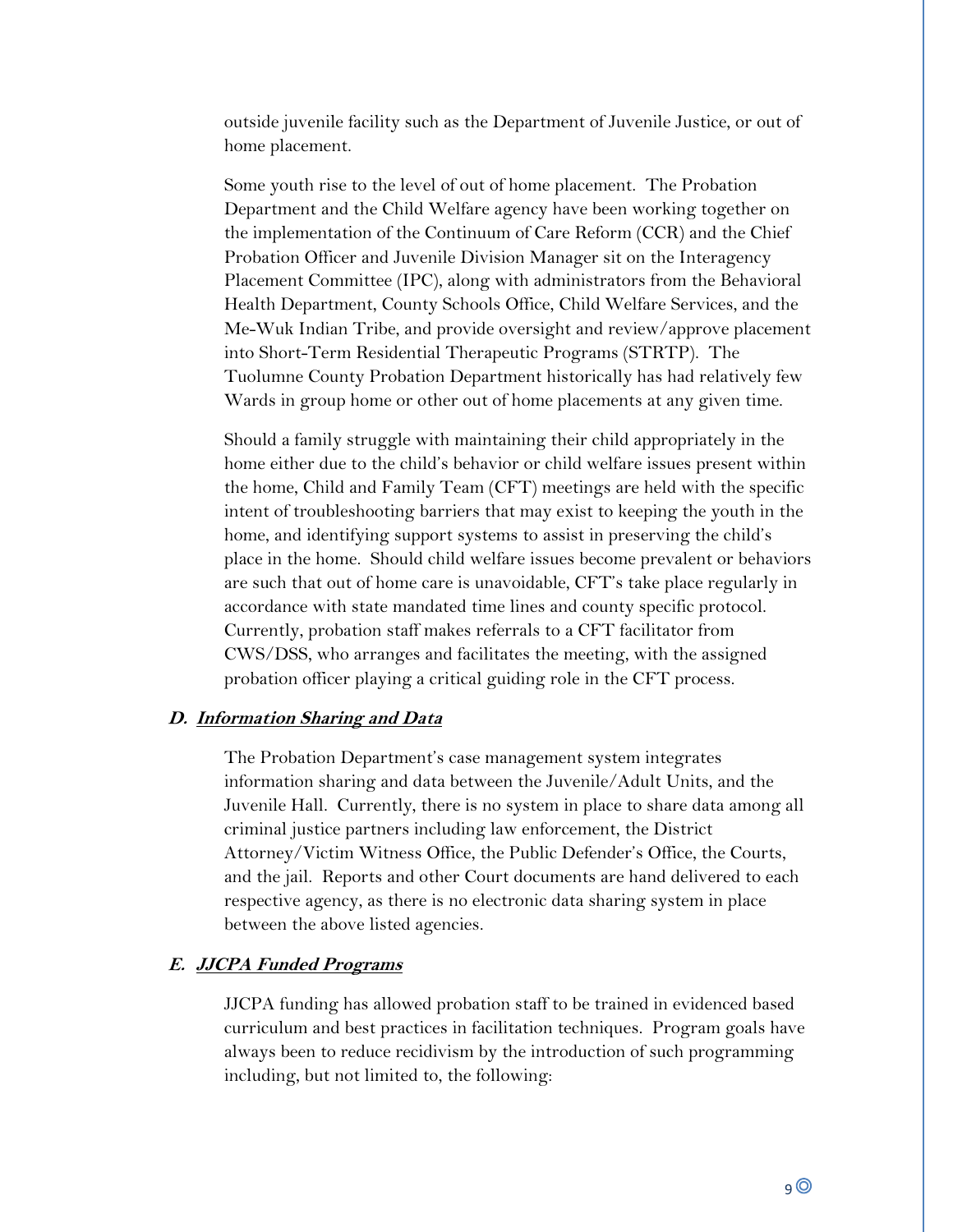- ❖ **Thinking for Change** An integrated, cognitive behavior change program for offenders that includes cognitive restructuring, social skills development, and development of problem solving skills. Thinking for Change is a **proven Evidence Based Practice** based on multiple studies. Research of this program reflected decreases in recidivism rates amongst its participants.
- ❖ **Aggression Replacement Training (ART)** A multimodal intervention design to alter the behavior of chronically aggressive youth, consisting of skill streaming, designed to teach a broad curriculum of pro-social behavior, anger control training, a method for empowering youth to modify their own anger responsiveness, and moral reasoning training, to help motivate youth to employ the skills learned via the other components. ART has been deemed a **preferred program in terms of Evidence Based Practices**. Multiple studies have shown a reduction in recidivism rates, reduction in cost per youth within the criminal justice system and benefits to victims.
- ❖ **Girls Circle** A skills-building support circle where girls will learn to examine thoughts, beliefs, and actions about friendships, trust, authority figures, mother/daughter relationships, sexuality, dating violence, HIV, drug abuse, stress and goal-setting with the intention of exposing girls to important exploration regarding their choices and behaviors and examines ways to promote self-care and healthy decision-making.
- ❖ **Boys Council** A **strengths-based group approach** to promote boys' and young men's safe, strong and healthy passage through adolescent years which encourages boys and young men to act safely, show respect in their relationships, develop a healthy perspective, see other's points of view, use good judgment, and identify individual goals.

Youth served are identified as medium to high risk offenders that have been or are at an elevated risk of removal from the home. Intervention efforts focus on promoting success for this population of youth, on probation, in their community, schools, and homes, by providing a variety of cognitive behavioral interventions and engaging families and youth in the specialized, strengths-based services as detailed above.

# **F. Youthful Offender Block Grant**

YOBG funding has paid for juvenile hall beds, contracts, and costs of youth requiring detention outside of Tuolumne County prior to the opening of the Mother Lode Regional Detention Facility in April of 2017. Prior to the facility opening, no detention space was available in Tuolumne or neighboring counties for the incarceration of minors, and Tuolumne County youth were being detained in facilities as far away as Yuba-Sutter to the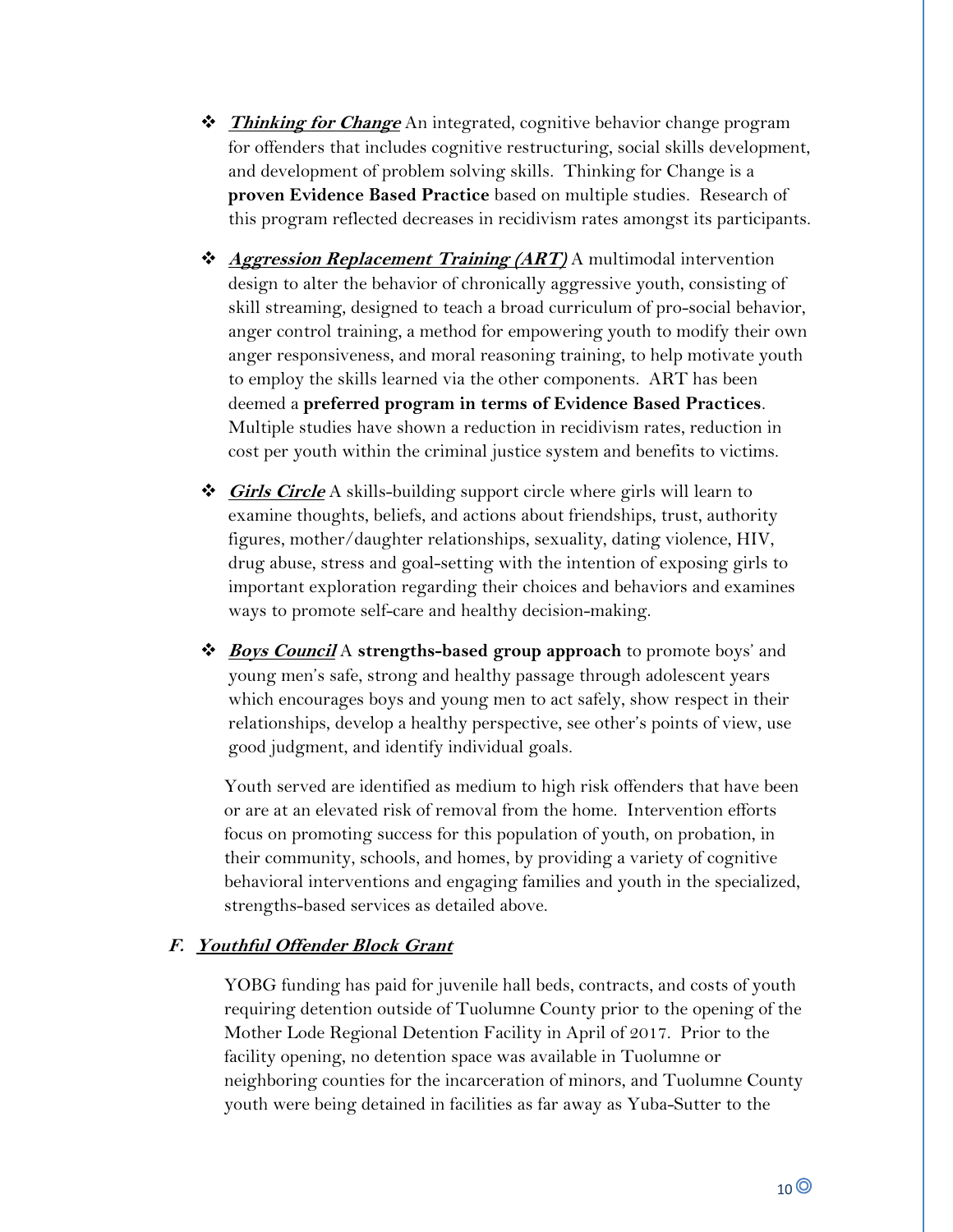north and Bakersfield to the south. The most frequent counties utilized for housing minors included Yolo, Yuba-Sutter, Nevada, and Kern. Tuolumne County leaders have always made attempts to place Tuolumne County youth in need of detention with "like" youth, in terms of sophistication levels and those from similar rural locations and demographic backgrounds. Extraordinary county resources were devoted to out-of-county placement for juveniles that required incarceration. Previously, programs likely to reduce recidivism and possible out-of-home placement through family involvement were not available to our juveniles and families as the youth were so far away. Additionally, treatment programs provided by other county agencies could be initiated while a juvenile was out-of-county; however Tuolumne County had little control over programming provided to our youth at outside facilities. Also, depending on the length of stay for each respective minor, programs were interrupted or could not be completed and there was a lack of transition to comparable local programs. Lastly, our youth were at a greater risk of exposure to juveniles who display more sophisticated delinquent behavior than rural Tuolumne County youth. Since the opening of the local regional facility, YOBG funding supports staffing and the facilitation of evidence based practices and programming. The following is an outline of fully implemented rehabilitative services:

❖ **Seeking Safety Group Treatment** This treatment modality is included in the Substance Abuse and Mental Health Services Administration's (SAMSHA) National Registry of Evidenced Based Programs and Practices (NREPP). Additionally, the program has been reviewed by the California Evidenced Based Clearing House (CEBC) and given a scientific rating of 3. This corresponds with the category of "promising research evidence."

Seeking Safety is a cognitive behavioral treatment for individuals with cooccurring substance use disorders and trauma exposure. Twenty-five topics are included in the Seeking Safety treatment manual. Each topic focuses on the use of safe coping skills. Psycho-educational handouts are provided to participants and materials are related to youth's current situations through process of self-exploration, group discussion and completion of homework assignments. Groups meet once a week for one hour. Treatment material can also be used for individual treatment sessions.

❖ **Dialectical Behavioral Therapy (DBT) Group Treatment** The use of DBT for various populations is supported by significant scientific evidence. DBT is included in the Substance Abuse and Mental Health Services Administration's (SAMSHA) National Registry of Evidenced Based Programs and Practices (NREPP).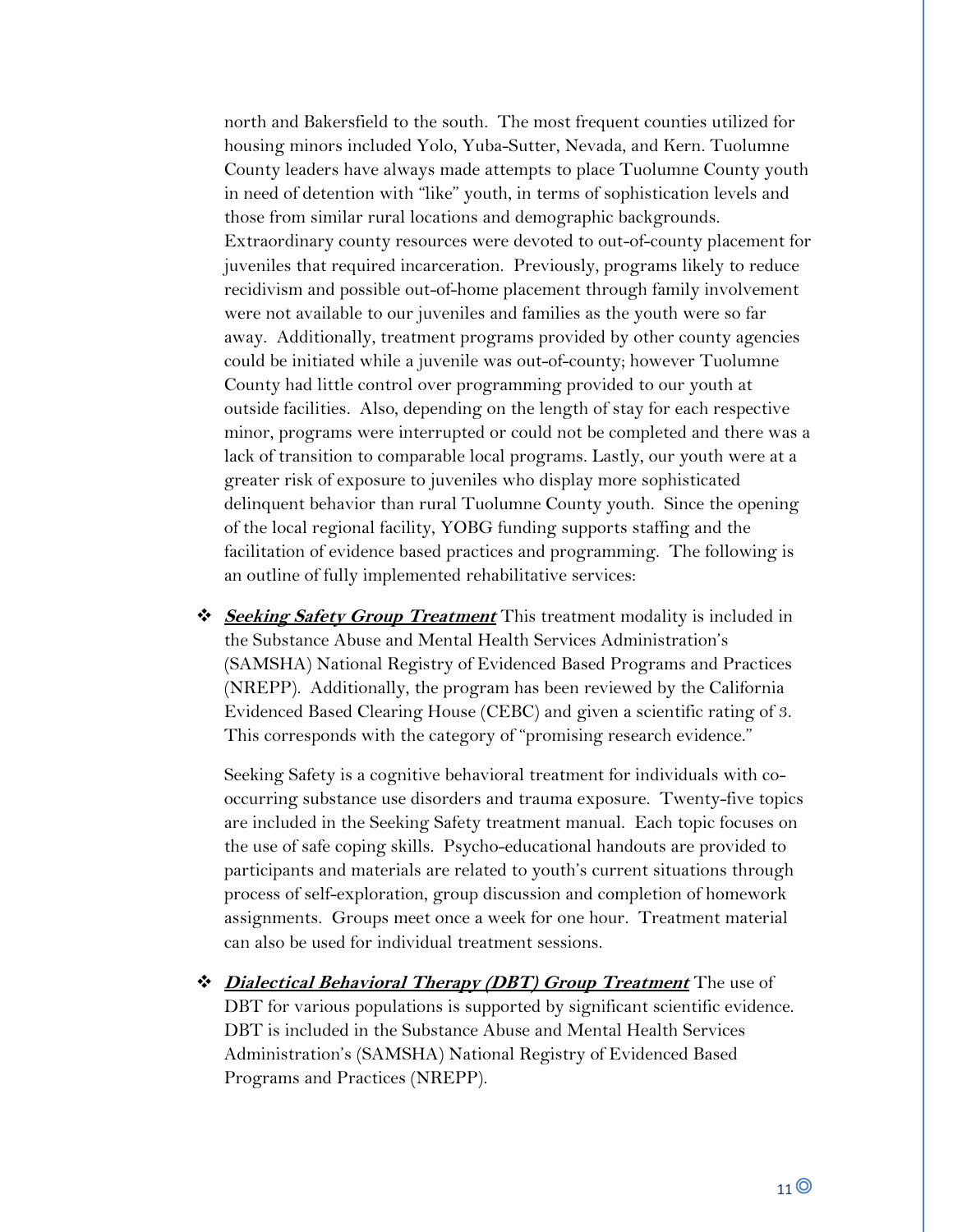DBT is a cognitive behavior treatment for complex treatment resistance disorders. Treatment includes four modules: mindfulness, distress tolerance, emotional regulation and interpersonal effectiveness. Overall treatment goals center on improving psychosocial functioning and reducing harmful behaviors. Groups meet once per week for two hours. Treatment materials can be utilized in individual treatment settings.

❖ **Aggression Replacement Training (ART)** ART has been reviewed by the California Evidenced Based Clearing House (CEBC) and given a scientific rating of 3. This corresponds with the category of "promising research evidence." Additionally, the Washington State Institution for Public Policy has evaluated the program and identified as a promising practice that reduces felony recidivism.

ART is a cognitive behavioral treatment module based on social learning theories. Goals of treatment include: improved social skills, enhanced moral reasoning and increased anger control. Groups meet three times per week for one hour segments. Each session focuses on a different treatment component (skills training, moral reasoning and anger control). Skills are modeled by facilitators and youth practice skill acquisition through group discussion, role plays and homework assignments.

❖ **Interactive Journaling** Interactive Journaling is included in the Substance Abuse and Mental Health Services Administration's (SAMSHA) National Registry of Evidenced Based Programs and Practices (NREPP).

Interactive Journaling is a cognitive behavioral intervention that targets specific risk areas. A variety of journals are available depending on the individual needs of the participant. Journals are completed with the help of Probation Department facilitators trained by the Change Company. Writing assignments are designed to have participants evaluate the interplay between their thinking, feelings and actions, and engage in behavioral changes to live a more responsible life. Key underpinnings of the module are Motivational Intervention (MI) and the trans-theoretical model of change. The curriculum is applicable to both individual and group settings.

❖ **Matrix Model:** The Substance Abuse and Mental Health Services Administration (SAMSHA) Matrix Model developed for outpatient stimulant use disorder introduces youth to an evidence based substance abuse treatment model which uses components of Motivational Interviewing, Cognitive Behavioral Therapy, and components of Twelve Step groups to help youth analyze events and change thoughts, behaviors, and lifestyle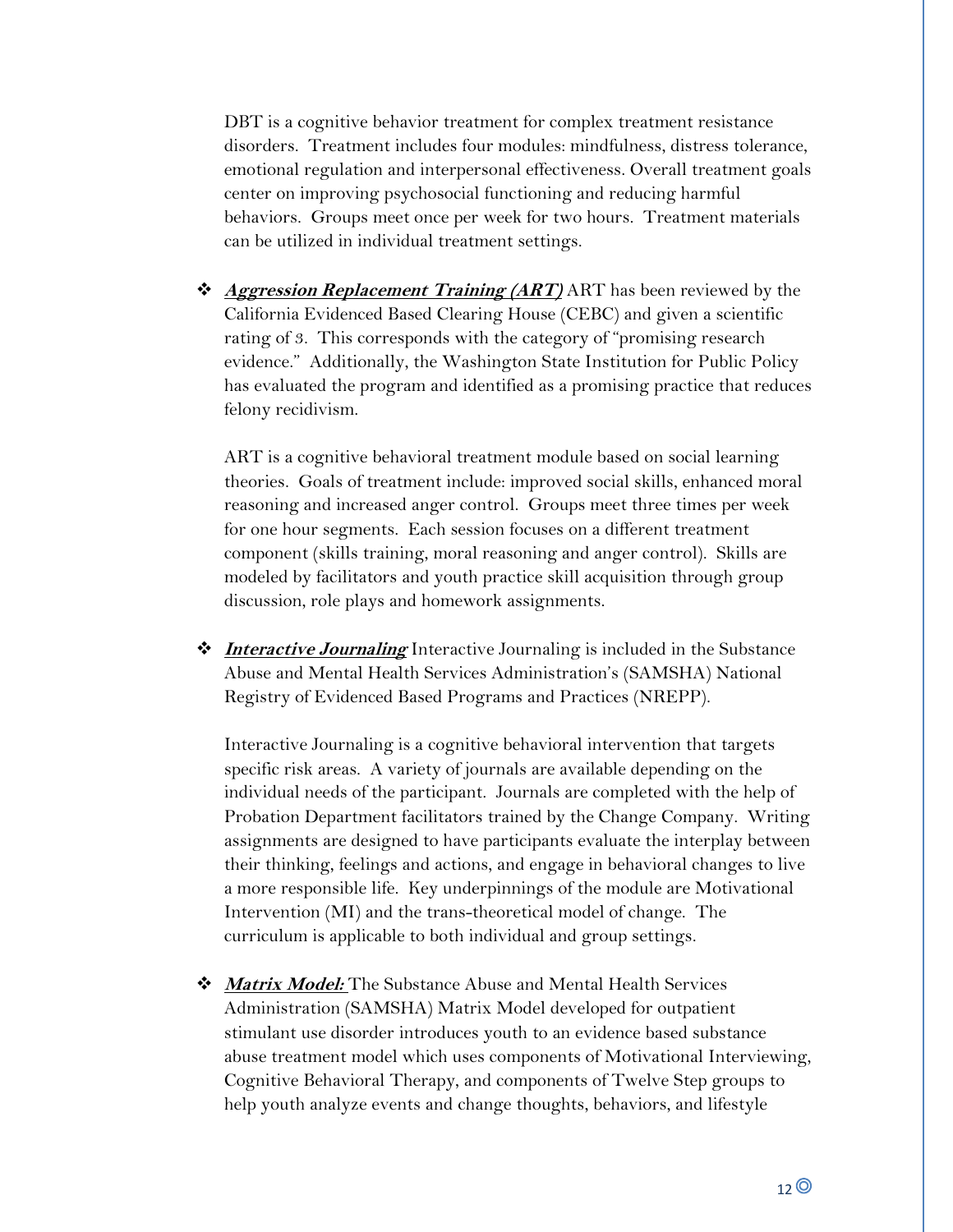related to alcohol and other substance use. The program includes four core components: individual family therapy, early recovery, relapse prevention, and family education. The value of participation in Twelve Step and other peer fellowships is reinforced throughout, and it also emphasizes the importance of social support, and accountability. And although the program can be completed in sixteen weeks, it can also be extended up to twelve months to support continuing care and aftercare.

❖ **Eye Movement Rapid Desensitization and Reprocessing (EMDR)** EMDR is included in the Substance Abuse and Mental Health Services Administration's (SAMSHA) National Registry of Evidenced Based Programs and Practices (NREPP). Other organizations that endorse EMDR as an effective treatment include: the American Psychiatric Association, World Health Organization (WHO), U.S. Department of Veterans Affairs and Department of Defense, and the U.S. Department of Health and Human Services (HHS).

EMDR is an integrative psychotherapy that targets traumatic memories and the maladaptive behaviors that can result from trauma exposure. EMDR uses dual focused attention and alternative bilateral stimulation (visual, auditory and/or tactile) to target and process traumatic material. The approach simultaneously increases positive coping resources and integrates adaptive neural networks. The onsite Behavioral Health Clinician is in the process of completing the required training to become certified.

❖ **Mindfulness Based Substance Abuse Treatment (MBSAT) for Adolescents** MBSAT is included in the Substance Abuse and Mental Health Services Administration's (SAMSHA) National Registry of Evidenced Based Programs and Practices (NREPP).

The curriculum targets substance use disorders and co-occurring issues (i.e. traumatic stress and Juvenile Justice Involvement). Treatment goals include improved self-regulation and decreases in unhealthy behaviors. The twelve session curriculum is designed for group treatment.

### **G. Strategy for Realigned Youth**

The juvenile division of the Tuolumne County Probation Department has experienced staffing shortages and staff turnover presenting challenges in the areas of field supervision and effective case management. Although juvenile caseloads are relatively small in Tuolumne County (approximately 75 youth averaging between 20-30 juveniles per supervision officer), the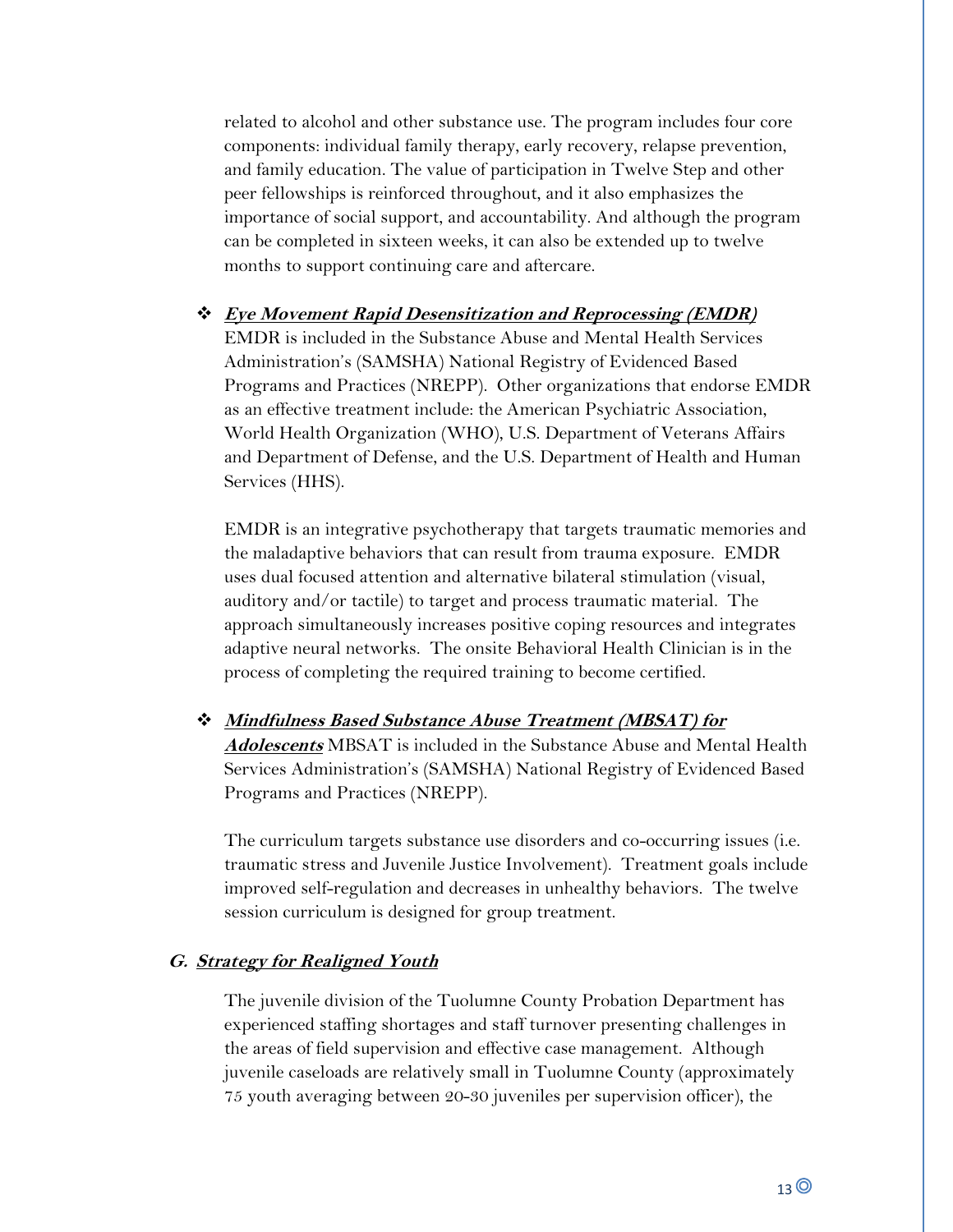level of service provided and efforts made to decrease the probability of out of home placement, require excellence in case management, and exhaustive efforts to increase positive outcomes for the youth of Tuolumne County. The addition of the local regional detention facility has allowed for streamlined, coordinated services to support youth as they re-enter their communities following detention, as juvenile probation officers are now co-located at the facility. Families now have a greater ability to visit their children at the local facility whereas in the past, transportation and the ability to travel to a facility two or three plus hours away was not feasible for most families. Having the ability to regularly visit and stay connected with family members during detention is invaluable for youth. Furthermore, juvenile probation officers are involved in transitional planning with families and educational staff from Gold Ridge Educational Center (juvenile hall Court School), and attend all Individualized Education Program (IEP) team meetings which now occur at the detention facility so the detained youth can continue to benefit from accommodations outlined in their respective IEPs.

During the reporting period (since April of 2018), there have been fifty-one unique enrollments with a 98% percent attendance rate for year round schooling. One youth graduated with a high school diploma, and three youth earned diplomas within one month of exiting the facility. In addition, students are eligible to enroll in online college courses through the community college and participate in credit recovery programming. Currently, the strategy for realigned youth is to utilize all of the rehabilitative services and evidence based programming funded through YOBG as well as services through JJCPA to provide services to realigned youth. Two new juvenile probation officers have recently been assigned to the juvenile unit, with the goal of developing a more intensive field supervision team who will provide a strong presence in the schools, have the ability to work closely with youth and their families in the home, and reinforce collaborative efforts with community based service providers. Additionally, in order to facilitate a more seamless transition home, juvenile probation officers will be more involved with youth while in detention. Another goal is for juvenile probation officers to facilitate evidenced based group programming inside the facility as well as with out of custody youth. Implementation of these processes along with a strong partnership with the Behavioral Health Department will assist in strengthening families thus decreasing the need for out of home placement or recommendations to the Department of Juvenile Justice (DJJ). It should be noted since 2014, the Tuolumne County Juvenile Court has committed two youth to DJJ, both of whom had adjudicated sex offenses which required participation in a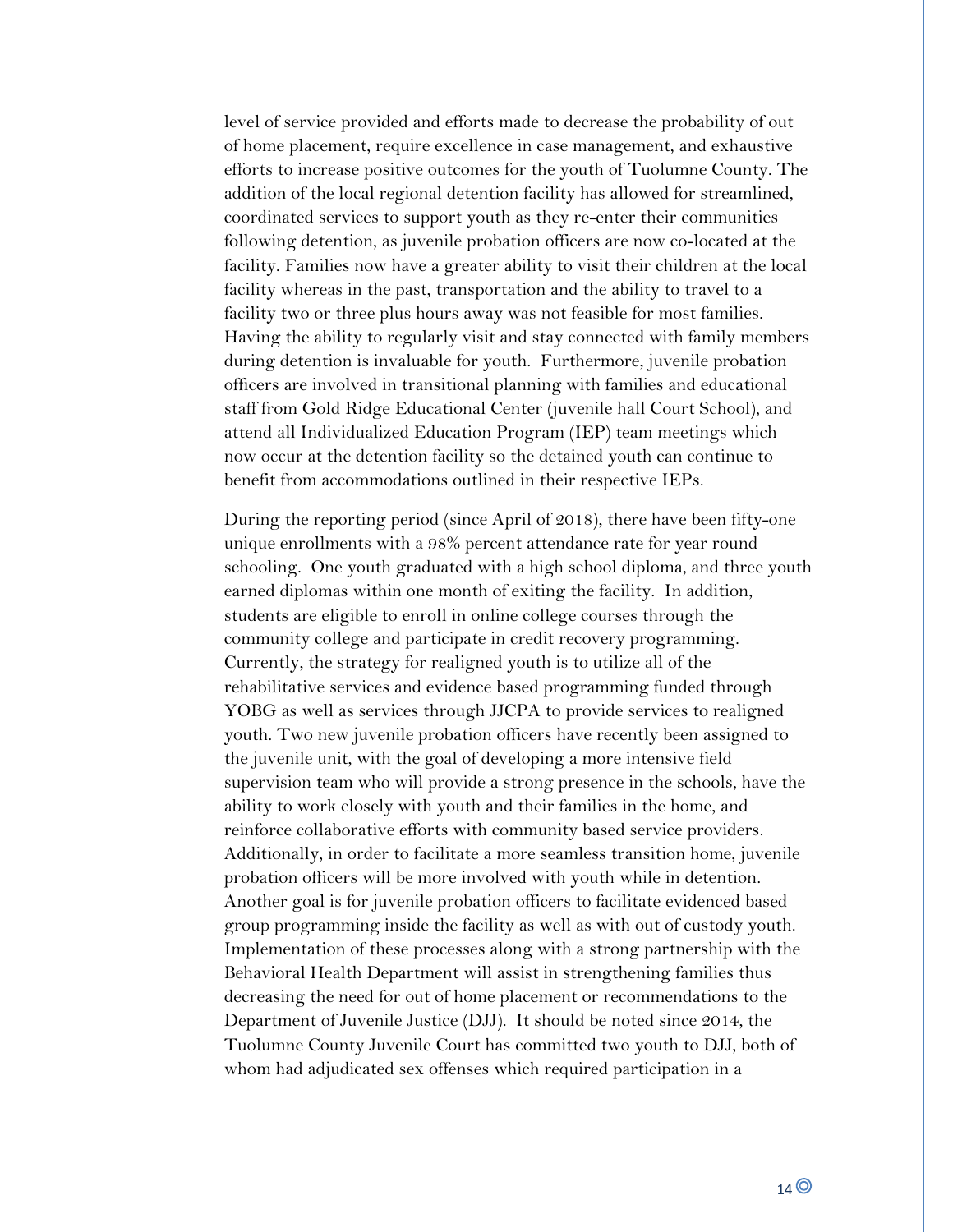specialized treatment program while in a secured facility according to the recommendation of the Court ordered evaluating clinical psychologists.

# **H. Regional Agreements**

Current Memorandum's of Understanding (MOUs) with regional partners for housing their youth include Calaveras County, Mariposa County, Amador County, and Inyo County. YOBG funding will support evidenced based practices and programming for all detained youth.

# **I. Tuolumne County Justice Strategy**

Tuolumne County's Justice Strategy is to continue collaborative efforts with community based organizations outlined above, educators and school administrators, the Me-Wuk Indian Tribe, Child Welfare Services, Department of Social Services, Behavioral Health Department, District Attorney/Victim Witness Program, and community based organizations. Tuolumne County will continue being proactive in the implementation and facilitation of evidence based practices and providing the best level of supervision and care possible based on the individual needs of Tuolumne County youth and families.